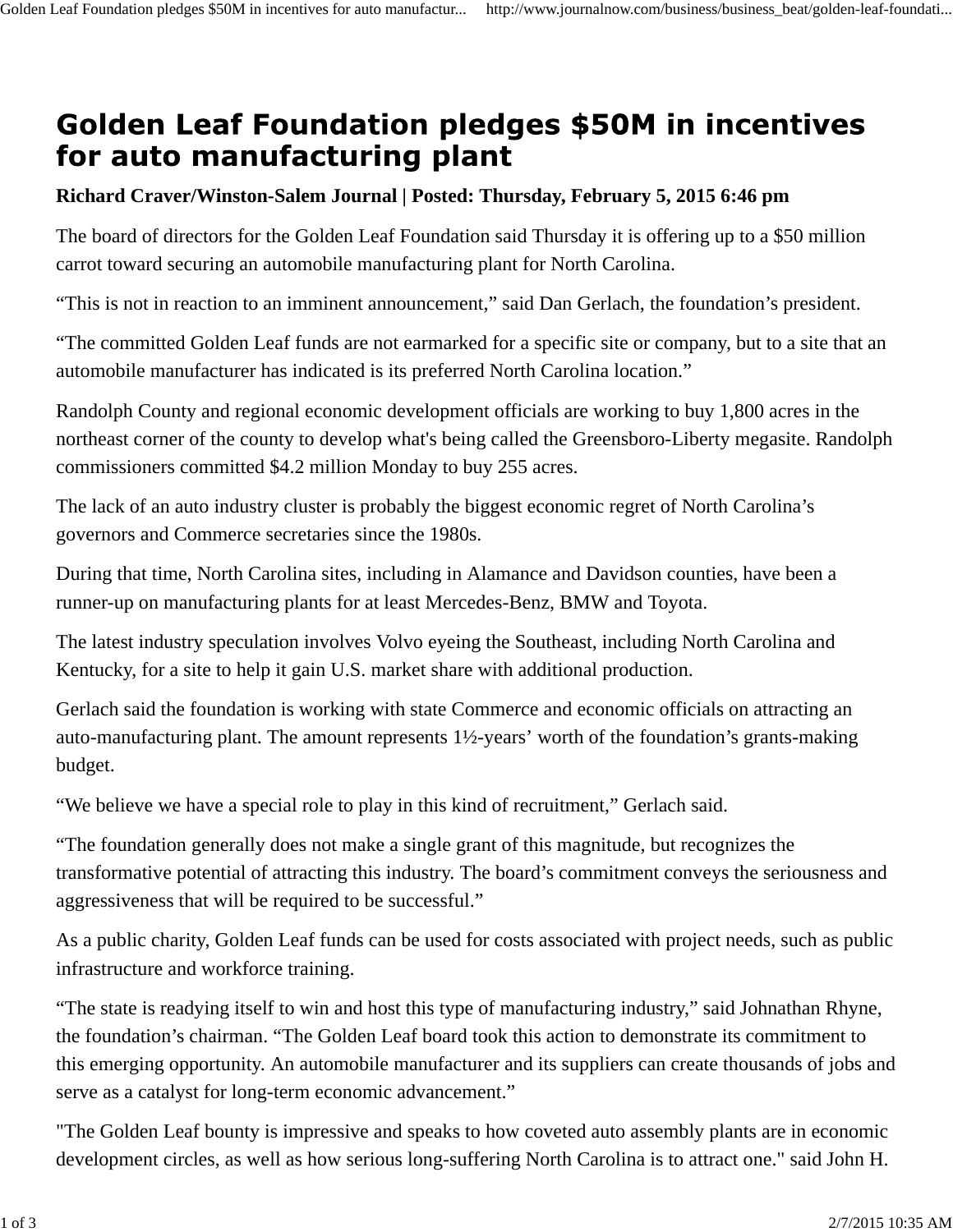Boyd, a principal at The Boyd Co., a corporate site-selection firm in Princeton, N.J. "A bridesmaid for projects in the past, BMW that went to neighboring South Carolina 20 years ago still stings veteran developers in the state.

Golden Leaf can make a difference. Add public sector incentives on top of Golden Leaf's \$50 million, and we are up there where the air is rare."

Boyd said that since Volvo is manufacturing trucks in Dublin, Va. and has a divisional headquarters in Greensboro., "it is a likely candidate for the state."

"It hasn't produced vehicles in North America since it closed it Halifax auto plant back in the 90's. It is due," Boyd said.

Boyd said another candidates might be even higher on the luxury scale, such as Jaguar and Land Rover, now owned by India's Tata Motors.

"Like Volvo, both models are in queue for a North American production presence," Boyd said.

Commerce Secretary John Skvarla said public infrastructure and workforce training are two major components of North Carolina's strategy in pursuing an auto manufacturer. "We appreciate Golden Leaf's significant commitment in helping recruitment of what could be a game changer for this state," he said.

Stan Kelly, president of the Piedmont Triad Partnership, said momentum has been building the past few weeks to the point "the stars are clearly aligning toward this type of project, one that will cast proven ripples into the surrounding economies."

"This is a good step in a good direction for those auto manufacturers who are prospecting. We have a much better chance getting their attention now than we did two weeks ago."

Michael Walden, an economics professor at N.C. State University, said he expects a full local and state incentive offer to an automobile manufacturer to exceed \$100 million.

"The commitment by Golden Leaf is significant, but other funds will have to be added by other entities," Walden said.

Gov. Pat McCrory said at the annual N.C. Chamber economic forecast meeting in January that the state is missing out on potential projects of all sizes, in part because of limited incentive monies.

There is an interesting economic and political twist involved in Golden Leaf's pledge.

In 2013, legislators approved stripping Golden Leaf of \$65 million in annual funding from the landmark Master Settlement Agreement and transferring it to the state's General Fund.

At that time, Golden Leaf had \$741 million in its endowment, primarily because of stock market and other investments. The foundation responded to the cutoff of annual replenishment by reducing its annual endowment contributions from \$55 million to \$35 million to extend the number of years it can provide finances.